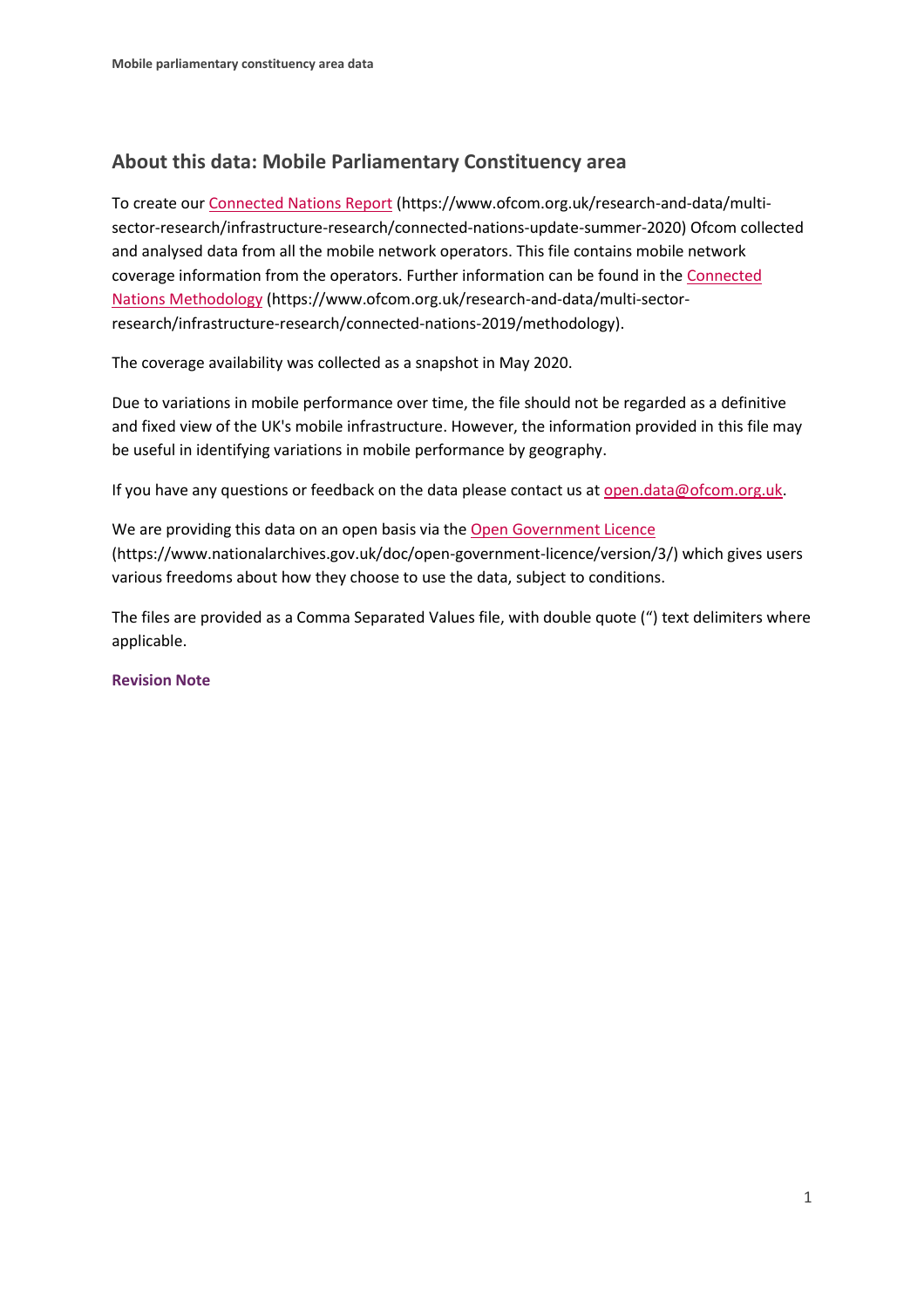## **Coverage availability**

File name: 202005\_mobile\_pcon\_r01.csv

Total records in file: 1 header row, 650 data rows

File size on disk: 356 KB (364,544 bytes)

#### **Column headers and what they represent:**

| <b>Field</b>    | Label                                                                              | <b>Note</b>                                                      |
|-----------------|------------------------------------------------------------------------------------|------------------------------------------------------------------|
| parl_const      | Parliamentary Constituency                                                         | Parliamentary<br>Constituency Codes, such<br>as E14000530        |
| parl_const_name | Parliamentary Constituency name                                                    |                                                                  |
| pixel_count     | Number of 100sq.m. pixels in<br>location                                           |                                                                  |
| prem_count      | Number of premises in location                                                     | Based on the Connected<br>Nations all premise base<br>definition |
| ab_rd_count     | Number of 100sq.m. pixels in<br>location containing A or B road<br>features        |                                                                  |
| mway_count      | Number of 100sq.m. pixels in<br>location containing Motorway<br>features           |                                                                  |
| mway_ard_count  | Number of 100sq.m. pixels in<br>location containing Motorway or A<br>road features |                                                                  |
| 2G_prem_out_0   | 2G services, premises (outdoor): no<br>reliable signal (%)                         | Threshold:-81dBm                                                 |
| 2G prem out 1   | 2G services, premises (outdoor):<br>signal from 1 operator (%)                     | Threshold:-81dBm                                                 |
| 2G_prem_out_2   | 2G services, premises (outdoor):<br>signal from 2 operators (%)                    | Threshold:-81dBm                                                 |
| 2G_prem_out_3   | 2G services, premises (outdoor):<br>signal from all operators (%)                  | Threshold:-81dBm                                                 |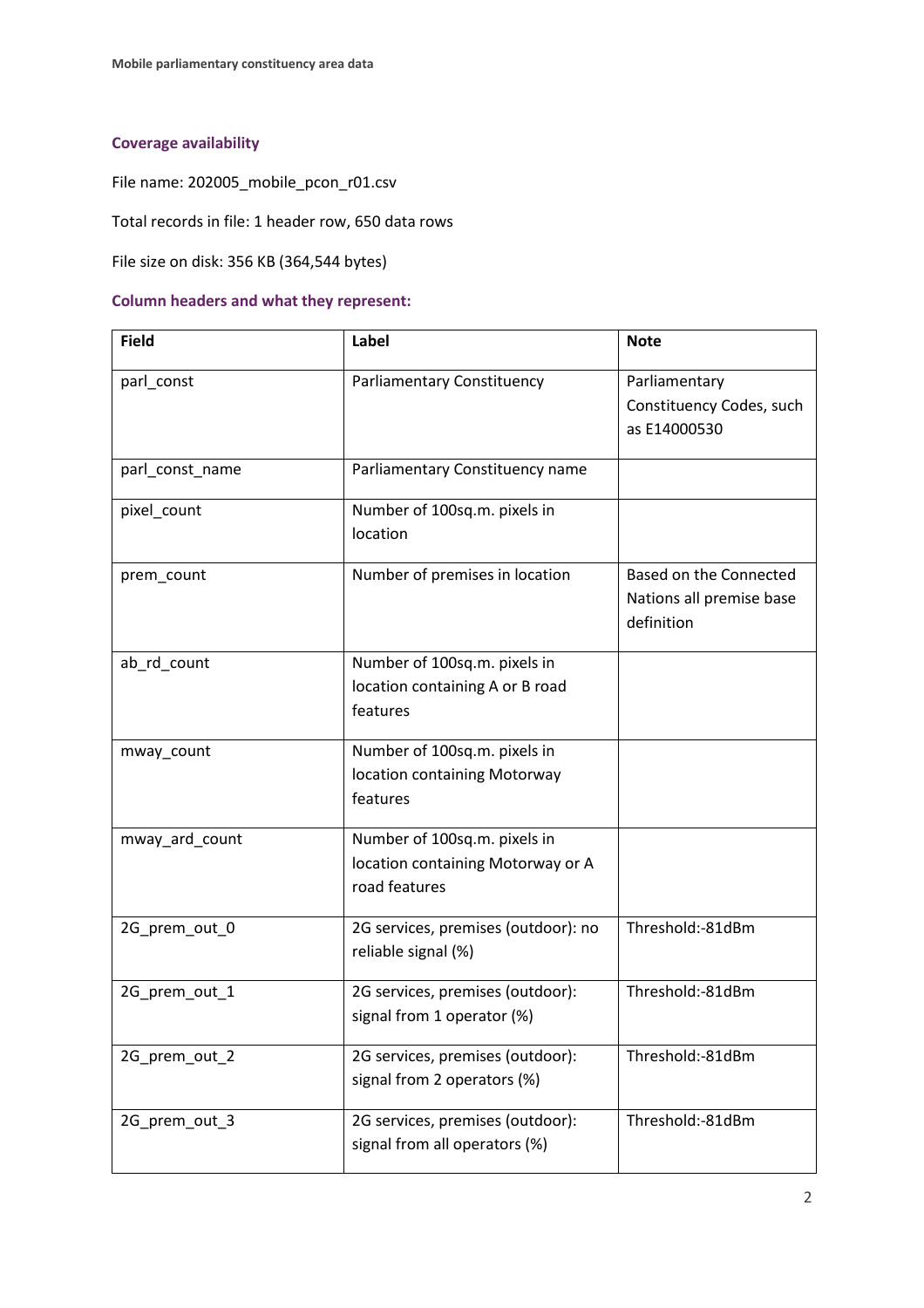| 2G_prem_in_0 | 2G services, premises (indoor): no<br>reliable signal (%)                 | Threshold:-71dBm |
|--------------|---------------------------------------------------------------------------|------------------|
| 2G_prem_in_1 | 2G services, premises (indoor): signal<br>from 1 operator (%)             | Threshold:-71dBm |
| 2G_prem_in_2 | 2G services, premises (indoor): signal<br>from 2 operators (%)            | Threshold:-71dBm |
| 2G_prem_in_3 | 2G services, premises (indoor): signal<br>from all operators (%)          | Threshold:-71dBm |
| 2G_geo_out_0 | 2G services, geographic (outdoor):<br>no reliable signal (%)              | Threshold:-81dBm |
| 2G_geo_out_1 | 2G services, geographic (outdoor):<br>signal from 1 operator (%)          | Threshold:-81dBm |
| 2G_geo_out_2 | 2G services, geographic (outdoor):<br>signal from 2 operators (%)         | Threshold:-81dBm |
| 2G_geo_out_3 | 2G services, geographic (outdoor):<br>signal from all operators (%)       | Threshold:-81dBm |
| 2G_abrd_in_0 | 2G services, roads: no reliable signal<br>(%)                             | Threshold:-71dBm |
| 2G_abrd_in_1 | 2G services, roads: signal from 1<br>operator (%)                         | Threshold:-71dBm |
| 2G_abrd_in_2 | 2G services, roads: signal from 2<br>operators (%)                        | Threshold:-71dBm |
| 2G_abrd_in_3 | 2G services, roads: signal from all<br>operators (%)                      | Threshold:-71dBm |
| 2G_mway_in_0 | 2G services, motorways: no reliable<br>signal (%)                         | Threshold:-71dBm |
| 2G mway in 1 | Threshold:-71dBm<br>2G services, motorways: signal from<br>1 operator (%) |                  |
| 2G_mway_in_2 | 2G services, motorways: signal from<br>2 operators (%)                    | Threshold:-71dBm |
| 2G_mway_in_3 | 2G services, motorways: signal from<br>all operators (%)                  | Threshold:-71dBm |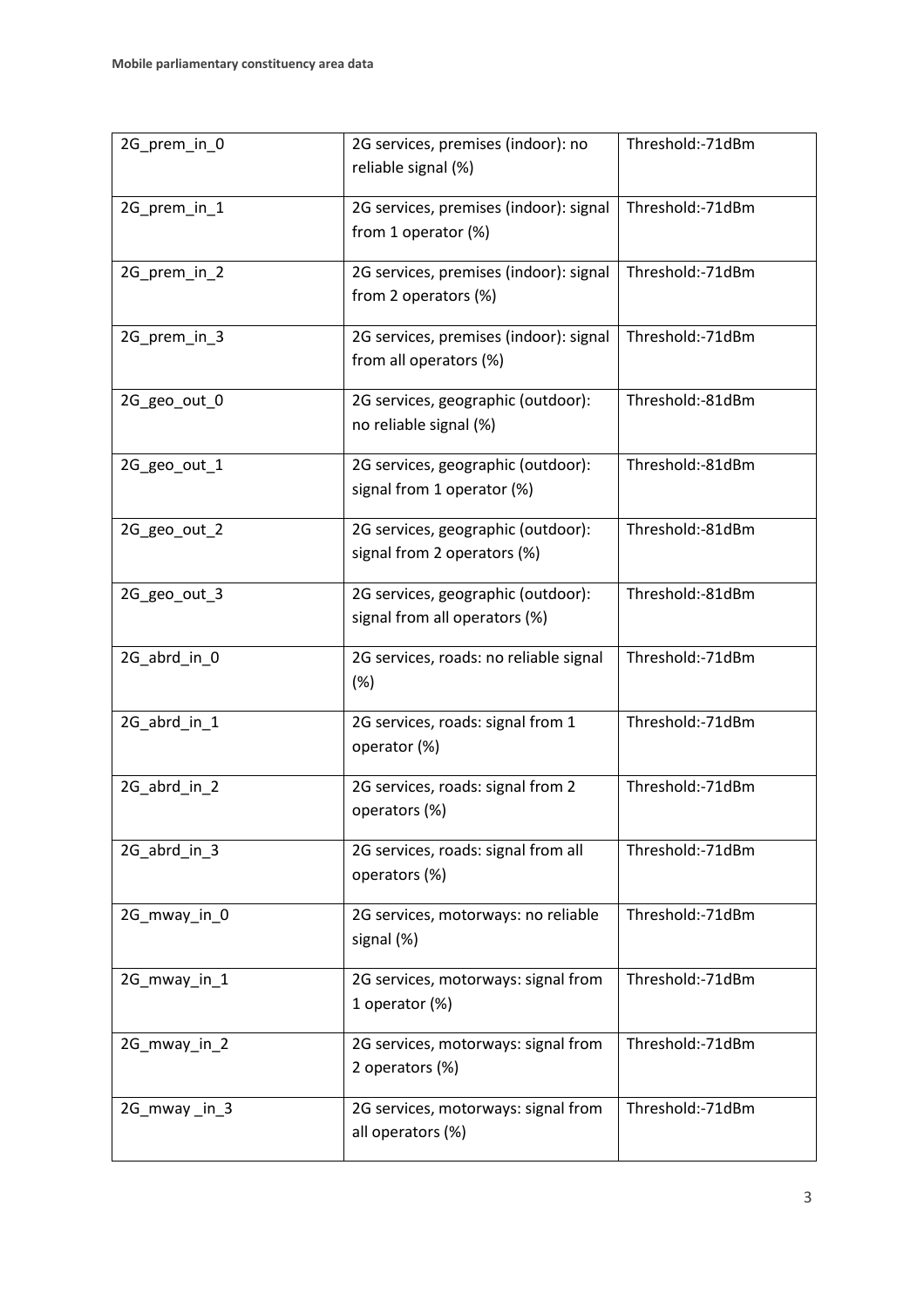| 2G_mway_ard_in_0 | 2G services, motorways and A-roads:<br>no reliable signal (%)                         | Threshold:-71dBm  |
|------------------|---------------------------------------------------------------------------------------|-------------------|
| 2G_mway_ard_in_1 | 2G services, motorways and A-roads:                                                   | Threshold:-71dBm  |
|                  | signal from 1 operator (%)                                                            |                   |
| 2G_mway_ard_in_2 | 2G services, motorways and A-roads:<br>signal from 2 operators (%)                    | Threshold:-71dBm  |
| 2G_mway_ard_in_3 | 2G services, motorways and A-roads:<br>signal from all operators (%)                  | Threshold:-71dBm  |
| 3G_prem_out_0    | 3G services, premises (outdoor): no<br>reliable signal (%)                            | Threshold:-100dBm |
| 3G_prem_out_1    | 3G services, premises (outdoor):<br>signal from 1 operator (%)                        | Threshold:-100dBm |
| 3G_prem_out_2    | 3G services, premises (outdoor):<br>signal from 2 operators (%)                       | Threshold:-100dBm |
| 3G_prem_out_3    | 3G services, premises (outdoor):<br>signal from 3 operators (%)                       | Threshold:-100dBm |
| 3G_prem_out_4    | 3G services, premises (outdoor):<br>signal from all operators (%)                     | Threshold:-100dBm |
| 3G_prem_in_0     | 3G services, premises (indoor): no<br>reliable signal (%)                             | Threshold:-90dBm  |
| 3G_prem_in_1     | 3G services, premises (indoor): signal<br>from 1 operator (%)                         | Threshold:-90dBm  |
| 3G_prem_in_2     | 3G services, premises (indoor): signal<br>from 2 operators (%)                        | Threshold:-90dBm  |
| 3G_prem_in_3     | 3G services, premises (indoor): signal<br>from 3 operators (%)                        | Threshold:-90dBm  |
| 3G_prem_in_4     | 3G services, premises (indoor): signal<br>from all operators (%)                      | Threshold:-90dBm  |
| 3G_geo_out_0     | 3G services, geographic (outdoor):<br>no reliable signal (%)                          | Threshold:-100dBm |
| 3G_geo_out_1     | 3G services, geographic (outdoor):<br>Threshold:-100dBm<br>signal from 1 operator (%) |                   |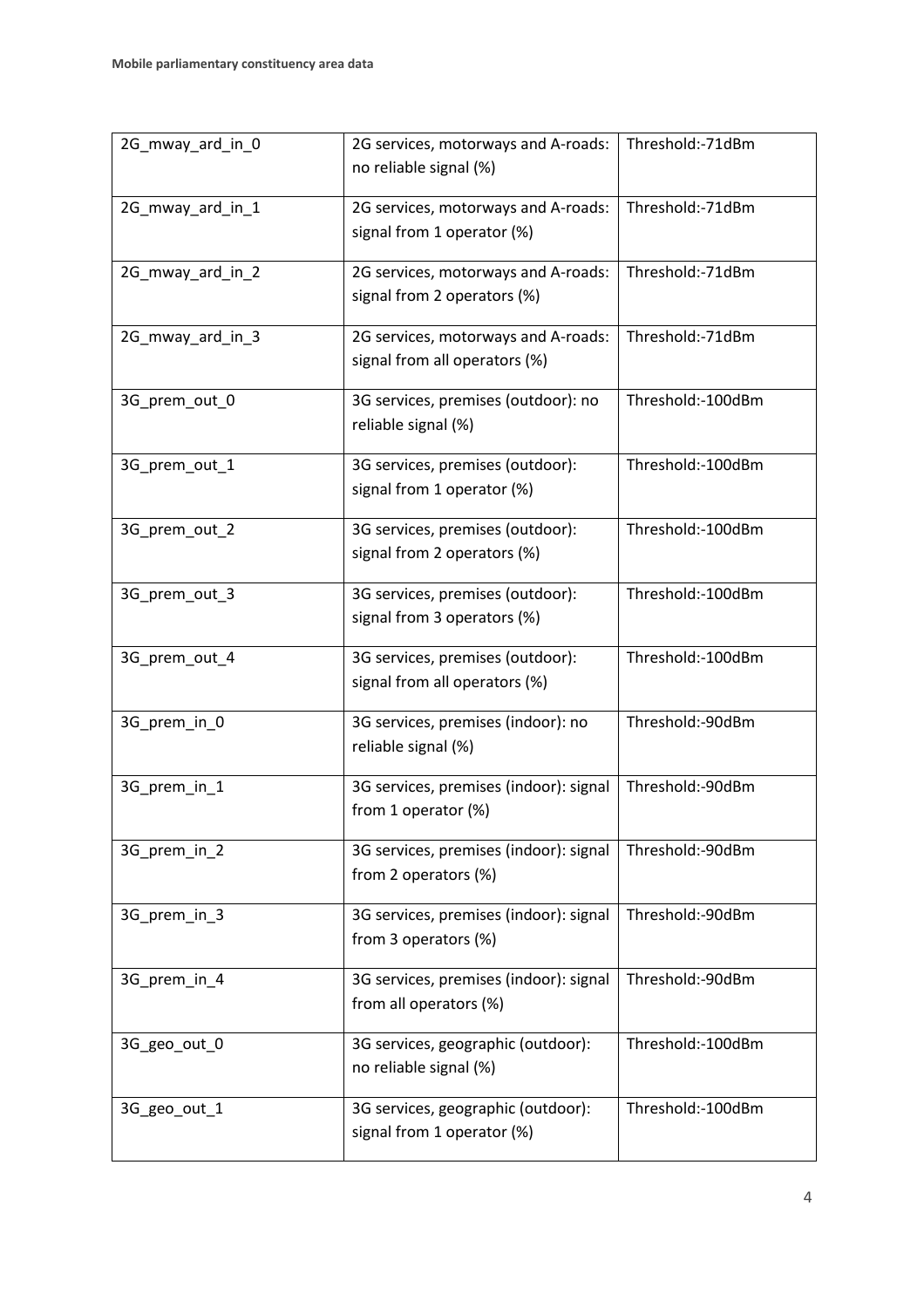| 3G_geo_out_2     | 3G services, geographic (outdoor):<br>signal from 2 operators (%)   | Threshold:-100dBm |  |
|------------------|---------------------------------------------------------------------|-------------------|--|
| 3G_geo_out_3     | 3G services, geographic (outdoor):<br>signal from 3 operators (%)   | Threshold:-100dBm |  |
| 3G_geo_out_4     | 3G services, geographic (outdoor):<br>signal from all operators (%) | Threshold:-100dBm |  |
| 3G_abrd_in_0     | 3G services, roads: no reliable signal<br>(%)                       | Threshold:-90dBm  |  |
| 3G_abrd_in_1     | 3G services, roads: signal from 1<br>operator (%)                   | Threshold:-90dBm  |  |
| 3G_abrd_in_2     | 3G services, roads: signal from 2<br>operators (%)                  | Threshold:-90dBm  |  |
| 3G_abrd_in_3     | 3G services, roads: signal from 3<br>operators (%)                  | Threshold:-90dBm  |  |
| 3G_abrd_in_4     | 3G services, roads: signal from all<br>operators (%)                | Threshold:-90dBm  |  |
| 3G_mway_in_0     | 3G services, motorways: no reliable<br>signal (%)                   | Threshold:-90dBm  |  |
| 3G_mway_in_1     | 3G services, motorways: signal from<br>1 operator (%)               | Threshold:-90dBm  |  |
| 3G_mway_in_2     | 3G services, motorways: signal from<br>2 operators (%)              | Threshold:-90dBm  |  |
| 3G mway in 3     | 3G services, motorways: signal from<br>3 operators (%)              | Threshold:-90dBm  |  |
| 3G_mway_in_4     | 3G services, motorways: signal from<br>all operators (%)            | Threshold:-90dBm  |  |
| 3G_mway_ard_in_0 | 3G services, motorways and A-roads:<br>no reliable signal (%)       | Threshold:-90dBm  |  |
| 3G_mway_ard_in_1 | 3G services, motorways and A-roads:<br>signal from 1 operator (%)   | Threshold:-90dBm  |  |
| 3G_mway_ard_in_2 | 3G services, motorways and A-roads:<br>signal from 2 operators (%)  | Threshold:-90dBm  |  |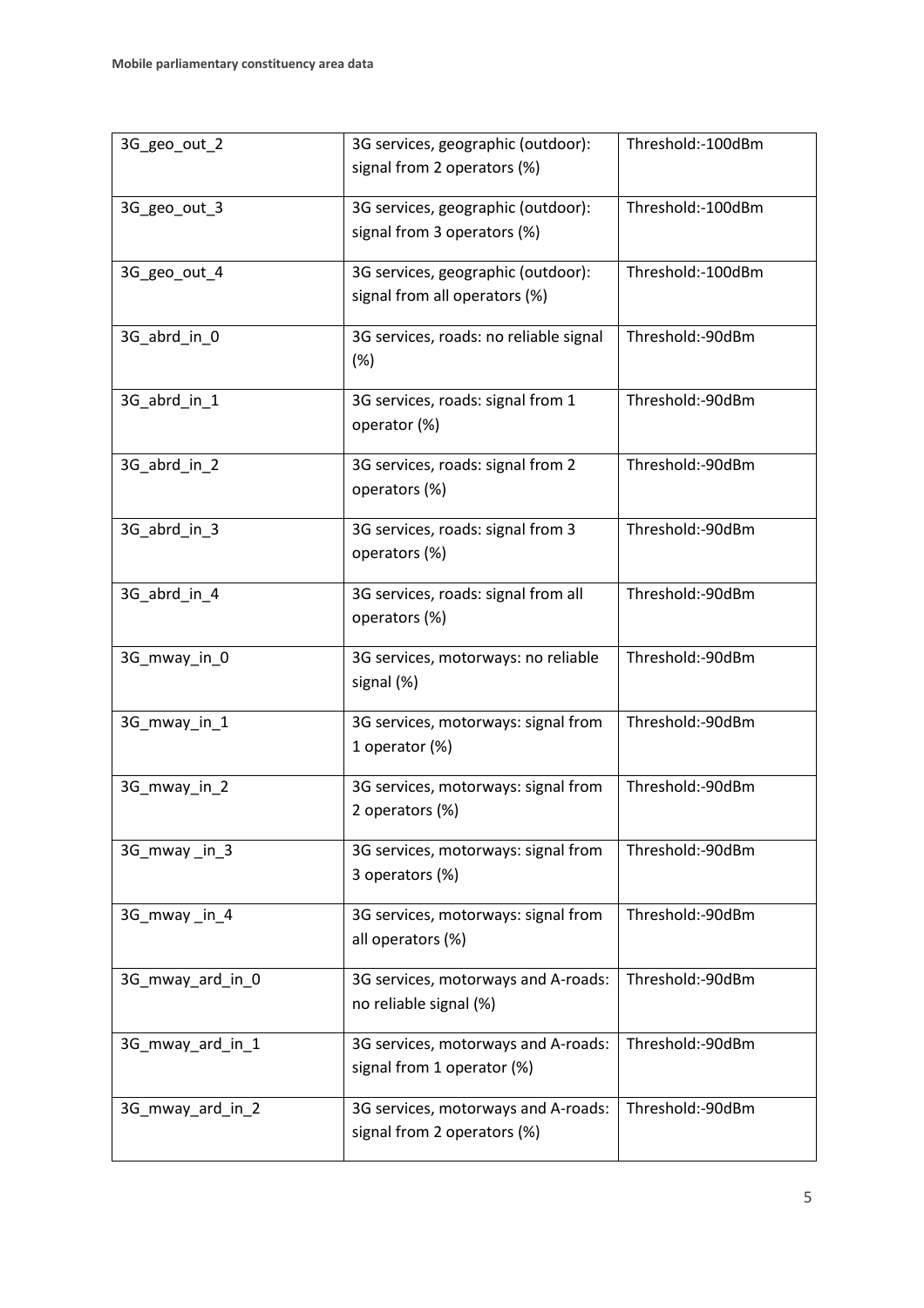| 3G_mway_ard_in_3 | Threshold:-90dBm<br>3G services, motorways and A-roads: |                   |
|------------------|---------------------------------------------------------|-------------------|
|                  | signal from 3 operators (%)                             |                   |
| 3G_mway_ard_in_4 | 3G services, motorways and A-roads:                     | Threshold:-90dBm  |
|                  | signal from all operators (%)                           |                   |
|                  |                                                         |                   |
| 4G_prem_out_0    | 4G services, premises (outdoor): no                     | Threshold:-105dBm |
|                  | reliable signal (%)                                     |                   |
| 4G_prem_out_1    | 4G services, premises (outdoor):                        | Threshold:-105dBm |
|                  | signal from 1 operator (%)                              |                   |
|                  |                                                         |                   |
| 4G_prem_out_2    | 4G services, premises (outdoor):                        | Threshold:-105dBm |
|                  | signal from 2 operators (%)                             |                   |
| 4G_prem_out_3    | 4G services, premises (outdoor):                        | Threshold:-105dBm |
|                  | signal from 3 operators (%)                             |                   |
|                  |                                                         |                   |
| 4G_prem_out_4    | 4G services, premises (outdoor):                        | Threshold:-105dBm |
|                  | signal from all operators (%)                           |                   |
| 4G_prem_in_0     | 4G services, geographic (indoor): no                    | Threshold:-95dBm  |
|                  | reliable signal (%)                                     |                   |
|                  |                                                         |                   |
| 4G_prem_in_1     | 4G services, geographic (indoor):                       | Threshold:-95dBm  |
|                  | signal from 1 operator (%)                              |                   |
| 4G_prem_in_2     | 4G services, geographic (indoor):                       | Threshold:-95dBm  |
|                  | signal from 2 operators (%)                             |                   |
| 4G_prem_in_3     | 4G services, geographic (indoor):                       | Threshold:-95dBm  |
|                  | signal from 3 operators (%)                             |                   |
|                  |                                                         |                   |
| 4G_prem_in_4     | 4G services, geographic (indoor):                       | Threshold:-95dBm  |
|                  | signal from all operators (%)                           |                   |
| 4G_geo_out_0     | 4G services, geographic (outdoor):                      | Threshold:-105dBm |
|                  | no reliable signal (%)                                  |                   |
|                  |                                                         |                   |
| 4G_geo_out_1     | 4G services, geographic (outdoor):                      | Threshold:-105dBm |
|                  | signal from 1 operator (%)                              |                   |
| 4G_geo_out_2     | 4G services, geographic (outdoor):                      | Threshold:-105dBm |
|                  | signal from 2 operators (%)                             |                   |
|                  |                                                         |                   |
| 4G_geo_out_3     | 4G services, geographic (outdoor):                      | Threshold:-105dBm |
|                  | signal from 3 operators (%)                             |                   |
|                  |                                                         |                   |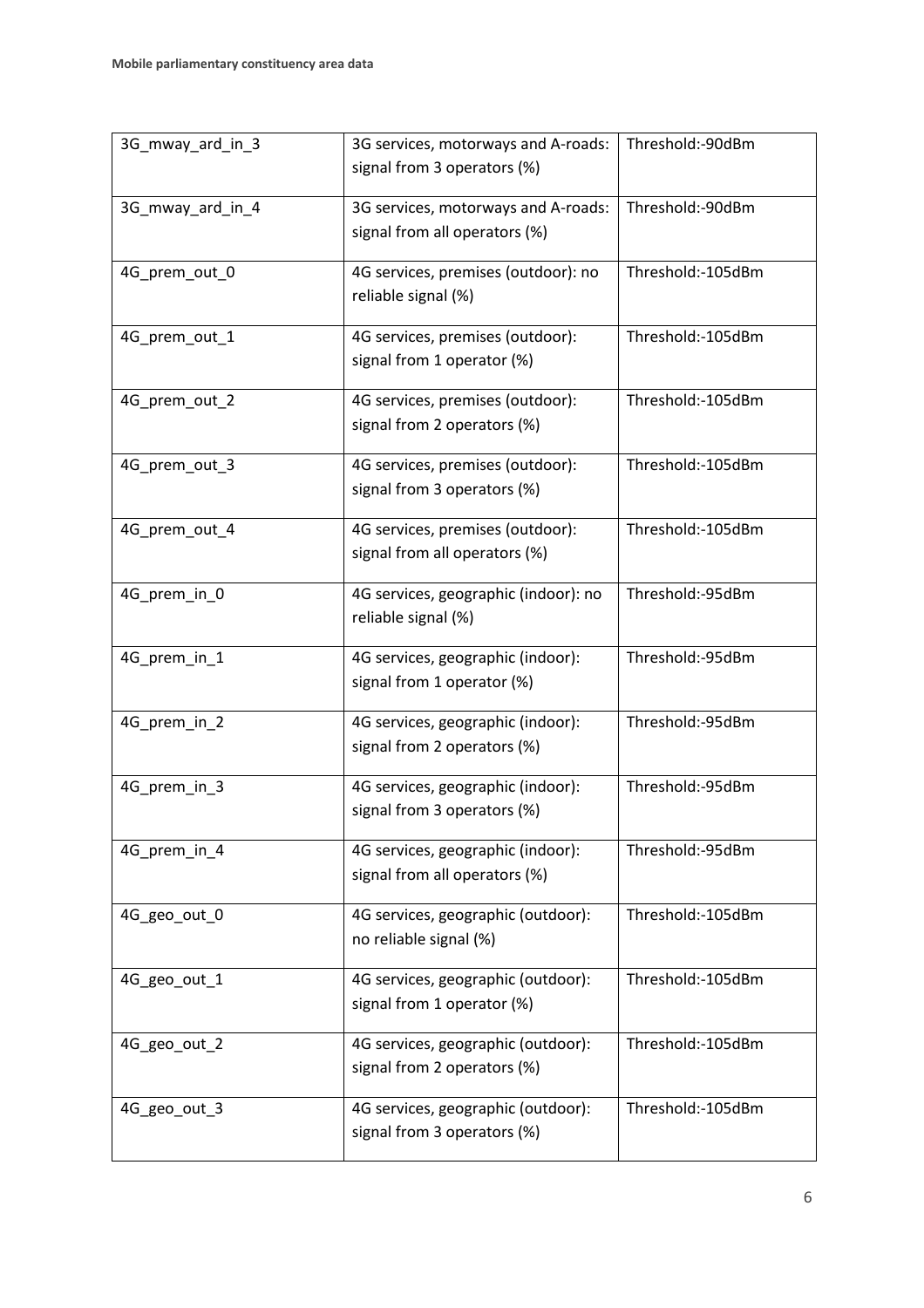| 4G_geo_out_4     | 4G services, geographic (outdoor):<br>signal from all operators (%)  | Threshold:-105dBm |  |
|------------------|----------------------------------------------------------------------|-------------------|--|
| 4G_abrd_in_0     | 4G services, roads: no reliable signal<br>(%)                        | Threshold:-95dBm  |  |
| 4G_abrd_in_1     | 4G services, roads: signal from 1<br>operator (%)                    | Threshold:-95dBm  |  |
| 4G abrd in 2     | 4G services, roads: signal from 2<br>operators (%)                   | Threshold:-95dBm  |  |
| 4G_abrd_in_3     | 4G services, roads: signal from 3<br>operators (%)                   | Threshold:-95dBm  |  |
| 4G_abrd_in_4     | 4G services, roads: signal from all<br>operators (%)                 | Threshold:-95dBm  |  |
| 4G_mway_in_0     | 4G services, motorways: no reliable<br>signal (%)                    | Threshold:-95dBm  |  |
| 4G_mway_in_1     | 4G services, motorways: signal from<br>1 operator (%)                | Threshold:-95dBm  |  |
| 4G_mway_in_2     | 4G services, motorways: signal from<br>2 operators (%)               | Threshold:-95dBm  |  |
| 4G_mway_in_3     | 4G services, motorways: signal from<br>3 operators (%)               | Threshold:-95dBm  |  |
| 4G_mway_in_4     | 4G services, motorways: signal from<br>all operators (%)             | Threshold:-95dBm  |  |
| 4G_mway_ard_in_0 | 4G services, motorways and A-roads:<br>no reliable signal (%)        | Threshold:-95dBm  |  |
| 4G_mway_ard_in_1 | 4G services, motorways and A-roads:<br>signal from 1 operator (%)    | Threshold:-95dBm  |  |
| 4G_mway_ard_in_2 | 4G services, motorways and A-roads:<br>signal from 2 operators (%)   | Threshold:-95dBm  |  |
| 4G_mway_ard_in_3 | 4G services, motorways and A-roads:<br>signal from 3 operators (%)   | Threshold:-95dBm  |  |
| 4G_mway_ard_in_4 | 4G services, motorways and A-roads:<br>signal from all operators (%) | Threshold:-95dBm  |  |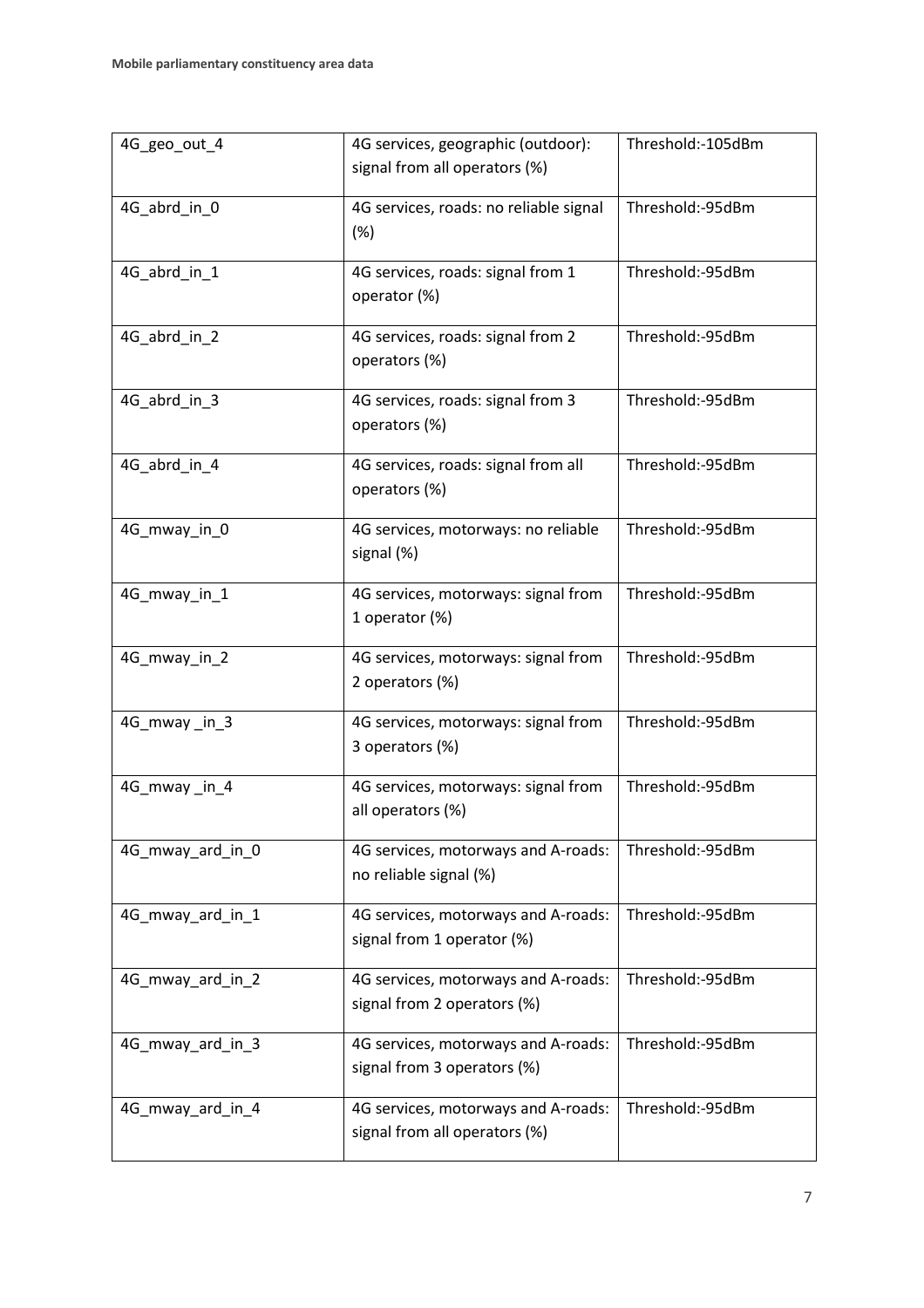| Voice_prem_out_0 | Voice services, premises (outdoor):   | See below for 2G, 3G, 4G |
|------------------|---------------------------------------|--------------------------|
|                  | no reliable signal (%)                | threshold levels         |
|                  |                                       |                          |
| Voice_prem_out_1 | Voice services, premises (outdoor):   | See below for 2G, 3G, 4G |
|                  | signal from 1 operator (%)            | threshold levels         |
| Voice_prem_out_2 | Voice services, premises (outdoor):   | See below for 2G, 3G, 4G |
|                  | signal from 2 operators (%)           | threshold levels         |
| Voice_prem_out_3 | Voice services, premises (outdoor):   | See below for 2G, 3G, 4G |
|                  | signal from 3 operators (%)           | threshold levels         |
| Voice_prem_out_4 | Voice services, premises (outdoor):   | See below for 2G, 3G, 4G |
|                  | signal from all operators (%)         | threshold levels         |
| Voice_prem_in_0  | Voice services, geographic (indoor):  | See below for 2G, 3G, 4G |
|                  | no reliable signal (%)                | threshold levels         |
| Voice_prem_in_1  | Voice services, geographic (indoor):  | See below for 2G, 3G, 4G |
|                  | signal from 1 operator (%)            | threshold levels         |
| Voice_prem_in_2  | Voice services, geographic (indoor):  | See below for 2G, 3G, 4G |
|                  | signal from 2 operators (%)           | threshold levels         |
| Voice_prem_in_3  | Voice services, geographic (indoor):  | See below for 2G, 3G, 4G |
|                  | signal from 3 operators (%)           | threshold levels         |
| Voice_prem_in_4  | Voice services, geographic (indoor):  | See below for 2G, 3G, 4G |
|                  | signal from all operators (%)         | threshold levels         |
| Voice_geo_out_0  | Voice services, geographic (outdoor): | See below for 2G, 3G, 4G |
|                  | no reliable signal (%)                | threshold levels         |
| Voice_geo_out_1  | Voice services, geographic (outdoor): | See below for 2G, 3G, 4G |
|                  | signal from 1 operator (%)            | threshold levels         |
| Voice_geo_out_2  | Voice services, geographic (outdoor): | See below for 2G, 3G, 4G |
|                  | signal from 2 operators (%)           | threshold levels         |
| Voice_geo_out_3  | Voice services, geographic (outdoor): | See below for 2G, 3G, 4G |
|                  | signal from 3 operators (%)           | threshold levels         |
| Voice_geo_out_4  | Voice services, geographic (outdoor): | See below for 2G, 3G, 4G |
|                  | signal from all operators (%)         | threshold levels         |
| Voice_abrd_in_0  | Voice services, roads: no reliable    | See below for 2G, 3G, 4G |
|                  | signal (%)                            | threshold levels         |
|                  |                                       |                          |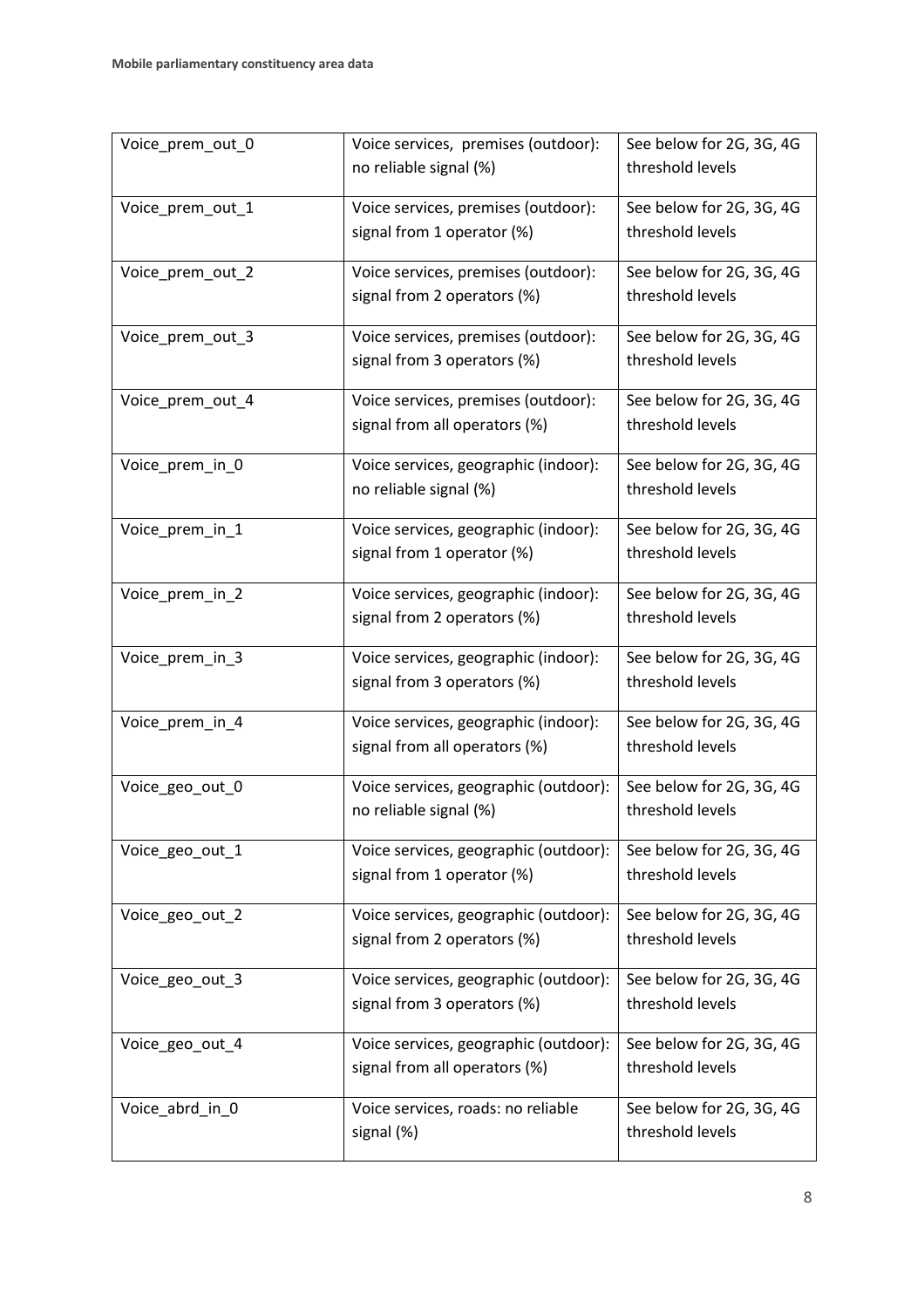| Voice_abrd_in_1     | Voice services, roads: signal from 1   | See below for 2G, 3G, 4G |
|---------------------|----------------------------------------|--------------------------|
|                     | operator (%)                           | threshold levels         |
| Voice_abrd_in_2     | Voice services, roads: signal from 2   | See below for 2G, 3G, 4G |
|                     | operators (%)                          | threshold levels         |
| Voice_abrd_in_3     | Voice services, roads: signal from 3   | See below for 2G, 3G, 4G |
|                     | operators (%)                          | threshold levels         |
| Voice_abrd_in_4     | Voice services, roads: signal from all | See below for 2G, 3G, 4G |
|                     | operators (%)                          | threshold levels         |
| Voice_mway_in_0     | Voice services, motorways: no          | See below for 2G, 3G, 4G |
|                     | reliable signal (%)                    | threshold levels         |
| Voice_mway_in_1     | Voice services, motorways: signal      | See below for 2G, 3G, 4G |
|                     | from 1 operator (%)                    | threshold levels         |
| Voice_mway_in_2     | Voice services, motorways: signal      | See below for 2G, 3G, 4G |
|                     | from 2 operators (%)                   | threshold levels         |
| Voice_mway_in_3     | Voice services, motorways: signal      | See below for 2G, 3G, 4G |
|                     | from 3 operators (%)                   | threshold levels         |
| Voice_mway_in_4     | Voice services, motorways: signal      | See below for 2G, 3G, 4G |
|                     | from all operators (%)                 | threshold levels         |
| Voice_mway_ard_in_0 | Voice services, motorways and A-       | See below for 2G, 3G, 4G |
|                     | roads: no reliable signal (%)          | threshold levels         |
| Voice_mway_ard_in_1 | Voice services, motorways and A-       | See below for 2G, 3G, 4G |
|                     | roads: signal from 1 operator (%)      | threshold levels         |
| Voice_mway_ard_in_2 | Voice services, motorways and A-       | See below for 2G, 3G, 4G |
|                     | roads: signal from 2 operators (%)     | threshold levels         |
| Voice_mway_ard_in_3 | Voice services, motorways and A-       | See below for 2G, 3G, 4G |
|                     | roads: signal from 3 operators (%)     | threshold levels         |
| Voice_mway_ard_in_4 | Voice services, motorways and A-       | See below for 2G, 3G, 4G |
|                     | roads: signal from all operators (%)   | threshold levels         |
| Data_prem_out_0     | Data services, premises (outdoor):     | See below for 3G, 4G     |
|                     | no reliable signal (%)                 | threshold levels         |
| Data_prem_out_1     | Data services, premises (outdoor):     | See below for 3G, 4G     |
|                     | signal from 1 operator (%)             | threshold levels         |
|                     |                                        |                          |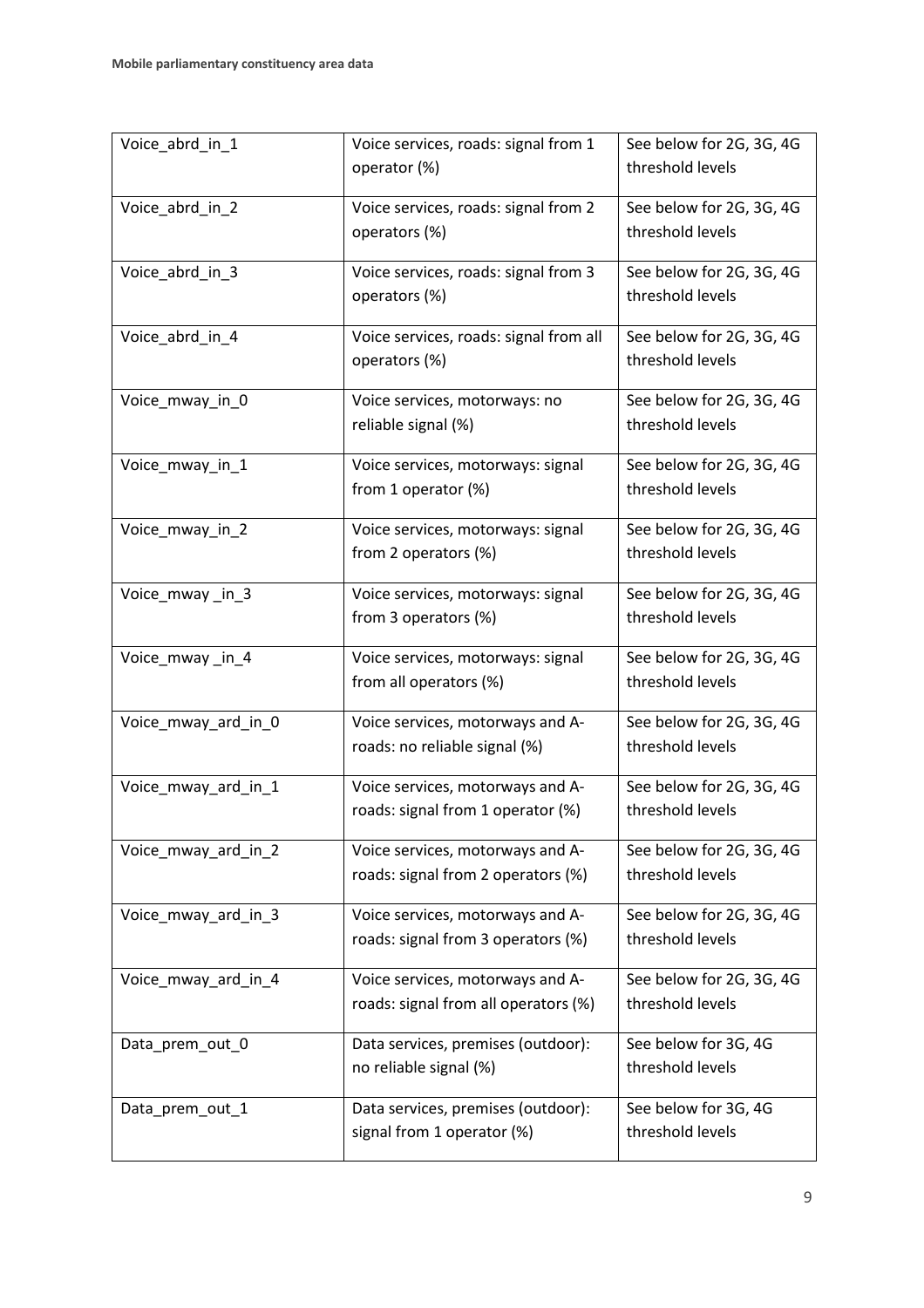| Data_prem_out_2 | Data services, premises (outdoor):   | See below for 3G, 4G |  |
|-----------------|--------------------------------------|----------------------|--|
|                 | signal from 2 operators (%)          | threshold levels     |  |
| Data_prem_out_3 | Data services, premises (outdoor):   | See below for 3G, 4G |  |
|                 | signal from 3 operators (%)          | threshold levels     |  |
| Data_prem_out_4 | Data services, premises (outdoor):   | See below for 3G, 4G |  |
|                 | signal from all operators (%)        | threshold levels     |  |
| Data_prem_in_0  | Data services, geographic (indoor):  | See below for 3G, 4G |  |
|                 | no reliable signal (%)               | threshold levels     |  |
| Data_prem_in_1  | Data services, geographic (indoor):  | See below for 3G, 4G |  |
|                 | signal from 1 operator (%)           | threshold levels     |  |
| Data_prem_in_2  | Data services, geographic (indoor):  | See below for 3G, 4G |  |
|                 | signal from 2 operators (%)          | threshold levels     |  |
| Data_prem_in_3  | Data services, geographic (indoor):  | See below for 3G, 4G |  |
|                 | signal from 3 operators (%)          | threshold levels     |  |
| Data_prem_in_4  | Data services, geographic (indoor):  | See below for 3G, 4G |  |
|                 | signal from all operators (%)        | threshold levels     |  |
| Data_geo_out_0  | Data services, geographic (outdoor): | See below for 3G, 4G |  |
|                 | no reliable signal (%)               | threshold levels     |  |
| Data_geo_out_1  | Data services, geographic (outdoor): | See below for 3G, 4G |  |
|                 | signal from 1 operator (%)           | threshold levels     |  |
| Data_geo_out_2  | Data services, geographic (outdoor): | See below for 3G, 4G |  |
|                 | signal from 2 operators (%)          | threshold levels     |  |
| Data_geo_out_3  | Data services, geographic (outdoor): | See below for 3G, 4G |  |
|                 | signal from 3 operators (%)          | threshold levels     |  |
| Data_geo_out_4  | Data services, geographic (outdoor): | See below for 3G, 4G |  |
|                 | signal from all operators (%)        | threshold levels     |  |
| Data_abrd_in_0  | Data services, roads: no reliable    | See below for 3G, 4G |  |
|                 | signal (%)                           | threshold levels     |  |
| Data_abrd_in_1  | Data services, roads: signal from 1  | See below for 3G, 4G |  |
|                 | operator (%)                         | threshold levels     |  |
| Data_abrd_in_2  | Data services, roads: signal from 2  | See below for 3G, 4G |  |
|                 | operators (%)                        | threshold levels     |  |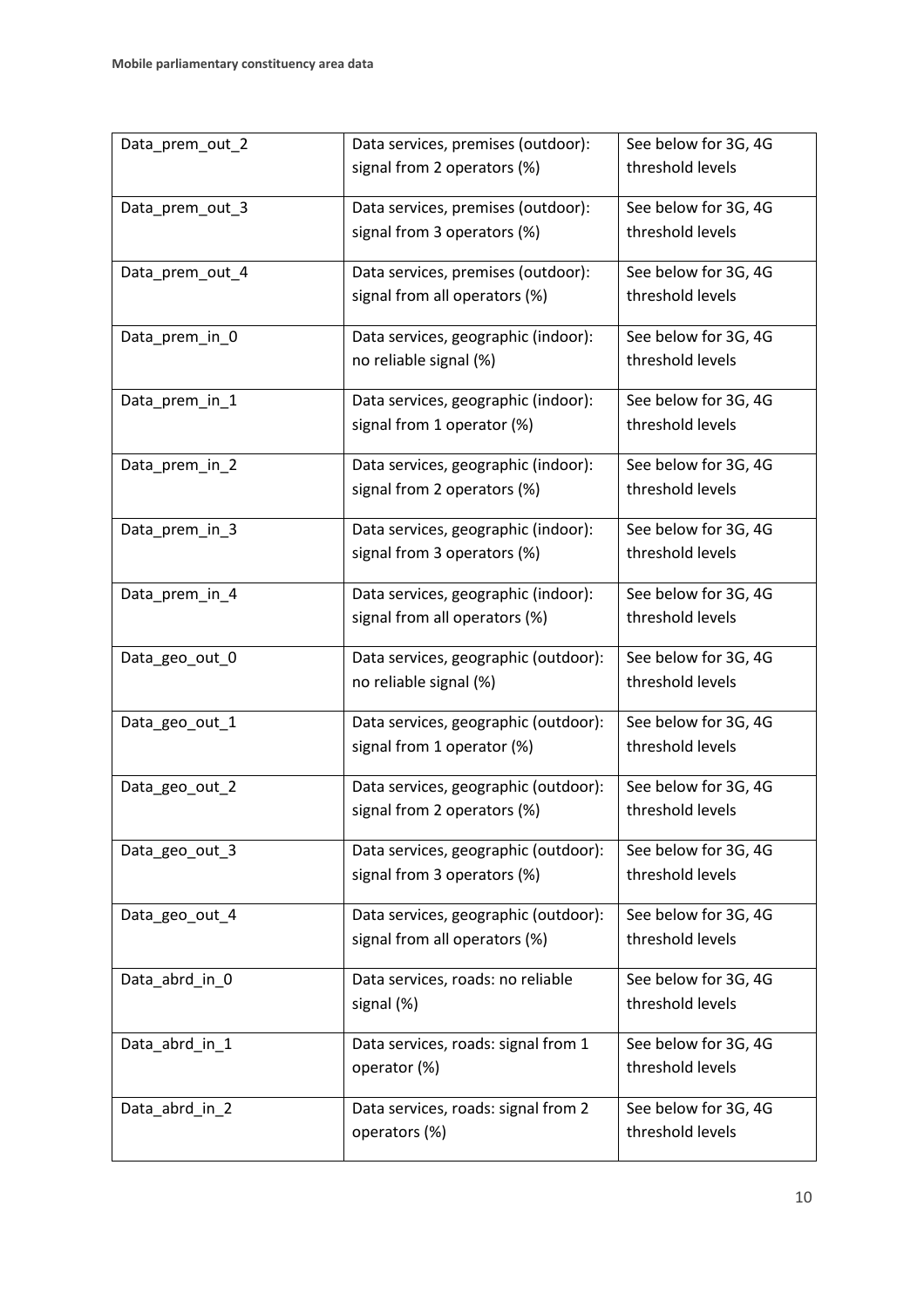| Data_abrd_in_3     | Data services, roads: signal from 3   | See below for 3G, 4G |
|--------------------|---------------------------------------|----------------------|
|                    | operators (%)                         | threshold levels     |
| Data_abrd_in_4     | Data services, roads: signal from all | See below for 3G, 4G |
|                    | operators (%)                         | threshold levels     |
| Data_mway_in_0     | Data services, motorways: no          | See below for 3G, 4G |
|                    | reliable signal (%)                   | threshold levels     |
| Data_mway_in_1     | Data services, motorways: signal      | See below for 3G, 4G |
|                    | from 1 operator (%)                   | threshold levels     |
| Data_mway_in_2     | Data services, motorways: signal      | See below for 3G, 4G |
|                    | from 2 operators (%)                  | threshold levels     |
| Data_mway_in_3     | Data services, motorways: signal      | See below for 3G, 4G |
|                    | from 3 operators (%)                  | threshold levels     |
| Data_mway_in_4     | Voice services, motorways: signal     | See below for 3G, 4G |
|                    | from all operators (%)                | threshold levels     |
| Data_mway_ard_in_0 | Data services, motorways and A-       | See below for 3G, 4G |
|                    | roads: no reliable signal (%)         | threshold levels     |
| Data_mway_ard_in_1 | Data services, motorways and A-       | See below for 3G, 4G |
|                    | roads: signal from 1 operator (%)     | threshold levels     |
| Data_mway_ard_in_2 | Data services, motorways and A-       | See below for 3G, 4G |
|                    | roads: signal from 2 operators (%)    | threshold levels     |
| Data_mway_ard_in_3 | Data services, motorways and A-       | See below for 3G, 4G |
|                    | roads: signal from 3 operators (%)    | threshold levels     |
| Data_mway_ard_in_4 | Data services, motorways and A-       | See below for 3G, 4G |
|                    | roads: signal from all operators (%)  | threshold levels     |

## **Signal Thresholds**

We use the following signal strength thresholds when estimating coverage:

| Service   | <b>Metric</b>     | <b>Outdoor</b> | Indoor and in-car |
|-----------|-------------------|----------------|-------------------|
| <b>2G</b> | RxLev             | $-81$ d $Bm$   | $-71dBm$          |
| <b>3G</b> | <b>RSCP CPICH</b> | $-100$ dBm     | -90dBm            |